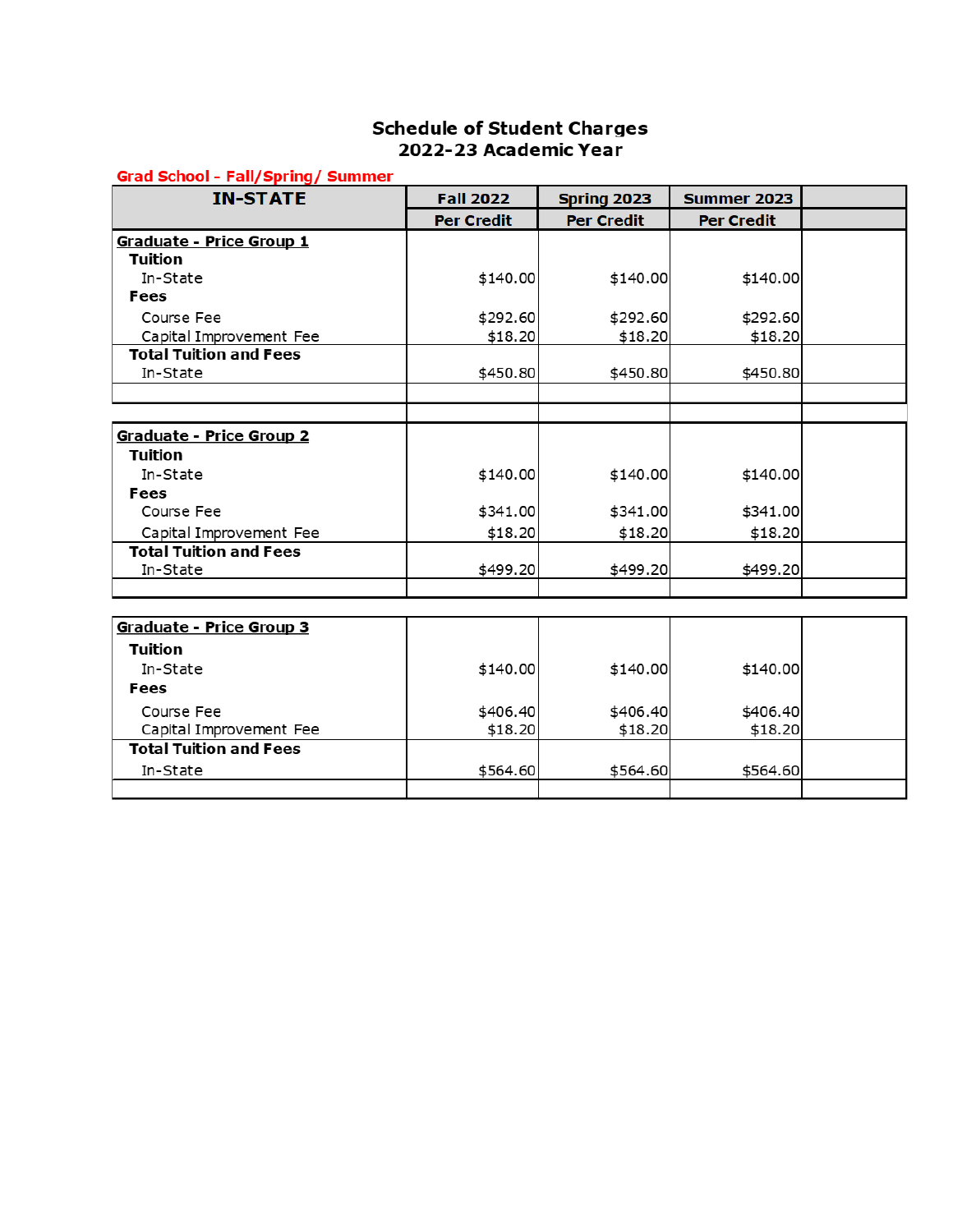### **Schedule of Student Charges 2022-23 Academic Year**

#### **Grad School - Fall/Spring/ Summer**

| <b>OUT-OF-STATE</b>             | <b>Fall 2022</b>  | Spring 2023       | Summer 2023       |  |
|---------------------------------|-------------------|-------------------|-------------------|--|
|                                 | <b>Per Credit</b> | <b>Per Credit</b> | <b>Per Credit</b> |  |
| Graduate - Price Group 1        |                   |                   |                   |  |
| <b>Tuition</b>                  |                   |                   |                   |  |
|                                 |                   |                   |                   |  |
| Out-of-State                    | \$230.00          | \$230.00          | \$230.00          |  |
| <b>Fees</b>                     |                   |                   |                   |  |
| Course Fee                      | \$294.90          | \$294.90          | \$294.90          |  |
| Capital Improvement Fee         | \$18.20           | \$18.20           | \$18.20           |  |
| <b>Total Tuition and Fees</b>   |                   |                   |                   |  |
| Out-of-State                    | \$543.10          | \$543.10          | \$543.10          |  |
|                                 |                   |                   |                   |  |
| <b>Graduate - Price Group 2</b> |                   |                   |                   |  |
| <b>Tuition</b>                  |                   |                   |                   |  |
| Out-of State                    | \$230.00          | \$230.00          | \$230.00          |  |
| <b>Fees</b>                     |                   |                   |                   |  |
| Course Fee                      | \$343.40          | \$343.40          | \$343.40          |  |
| Capital Improvement Fee         | \$18.20           | \$18.20           | \$18.20           |  |
| <b>Total Tuition and Fees</b>   |                   |                   |                   |  |
| Out-of-State                    | \$591.60          | \$591.60          | \$591.60          |  |
|                                 |                   |                   |                   |  |
|                                 |                   |                   |                   |  |
| <b>Graduate - Price Group 3</b> |                   |                   |                   |  |
| <b>Tuition</b>                  |                   |                   |                   |  |
| Out-of-State                    | \$230.00          | \$230.00          | \$230.00          |  |
| <b>Fees</b>                     |                   |                   |                   |  |
| Course Fee                      | \$408.20          | \$408.20          | \$408.20          |  |
| Capital Improvement Fee         | \$18.20           | \$18.20           | \$18.20           |  |
| <b>Total Tuition and Fees</b>   | \$656.40          | \$656.40          | \$656.40          |  |
|                                 |                   |                   |                   |  |
|                                 |                   |                   |                   |  |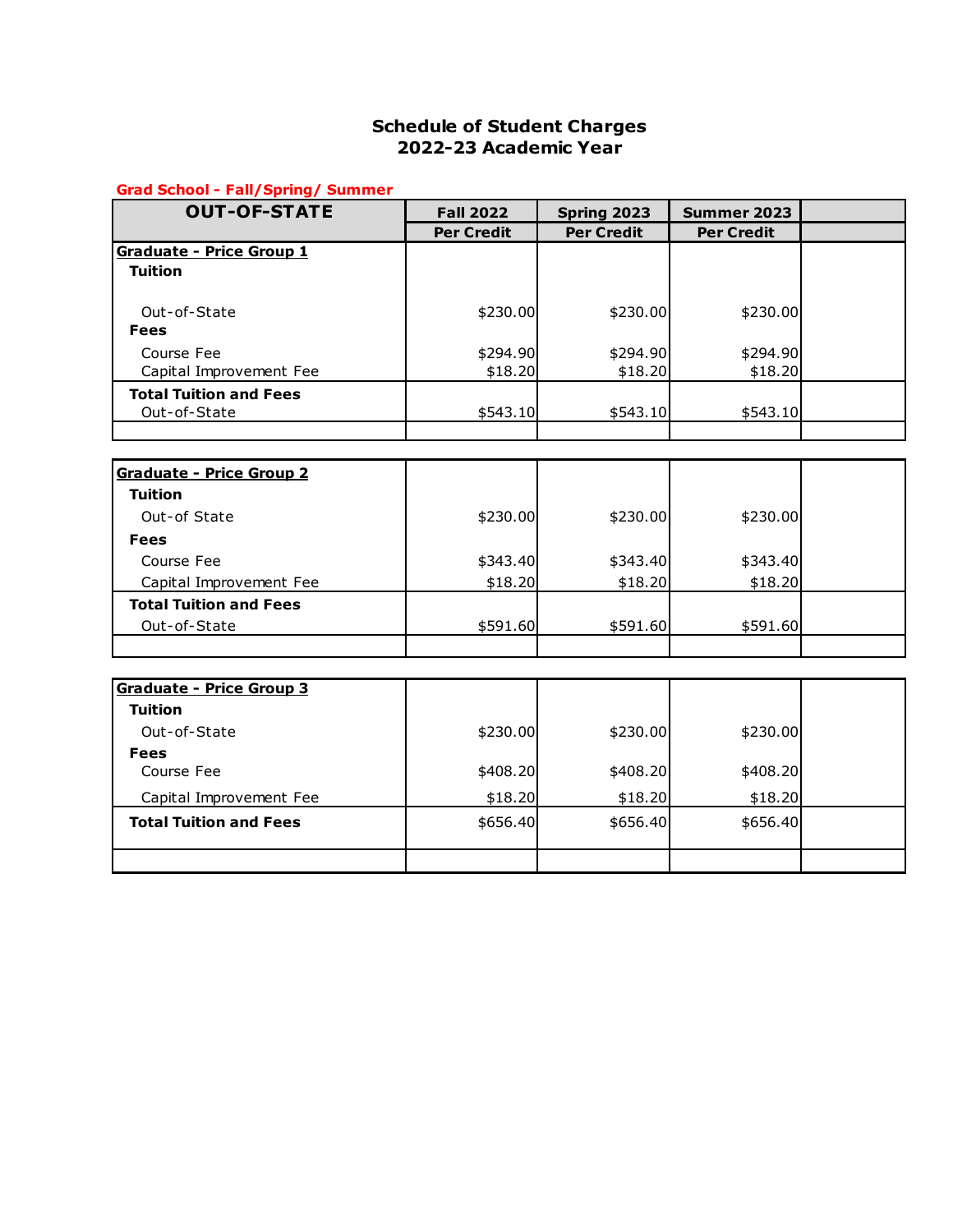# **Schedule of Student Charges 2022-23 Academic Year**

| <b>Graduate School</b>                                    |                          |  |
|-----------------------------------------------------------|--------------------------|--|
| <b>Additional Fees</b>                                    |                          |  |
|                                                           |                          |  |
| <b>Course Fees</b>                                        |                          |  |
| Lab Fees                                                  | \$25-\$500 per course    |  |
| <b>Clinical Fees</b>                                      | \$15-\$100 per course    |  |
| Field Placement Fee for MSW                               | \$100-\$250 per course   |  |
| Institutes (winter session/summer)                        | \$100 per course         |  |
| <b>Application Fees</b>                                   |                          |  |
| Graduate Admissions                                       | \$50.00                  |  |
| Matriculation Fee (one-time)                              | \$275.00                 |  |
| Comprehensive Exam Application                            | \$50.00                  |  |
| <b>Miscellaneous Fees</b>                                 |                          |  |
| Payment plans (enrollment fee for TN)                     | \$40/ semester           |  |
| Records Fee for Non-Matriculated Students                 | \$10/semester            |  |
| Hard copy of Transcript / Green Fee                       | \$5.00                   |  |
| Health Insurance -- (waivable)                            | \$3,363.00               |  |
| Liability Insurance for Nursing, OT and Athletic Training | \$15.00                  |  |
| <b>Late Fees</b>                                          |                          |  |
| Late application for degree                               | \$50.00                  |  |
| Late Payment (tuition and fees)                           | \$50/month               |  |
| <b>Parking Fees and Fines</b>                             |                          |  |
| <b>Commuter Parking</b>                                   | \$82.50/semester         |  |
| Various Violations                                        | \$25-\$125 per violation |  |
| Violation Appeal Fee if appeal not granted                | \$5 per violation        |  |